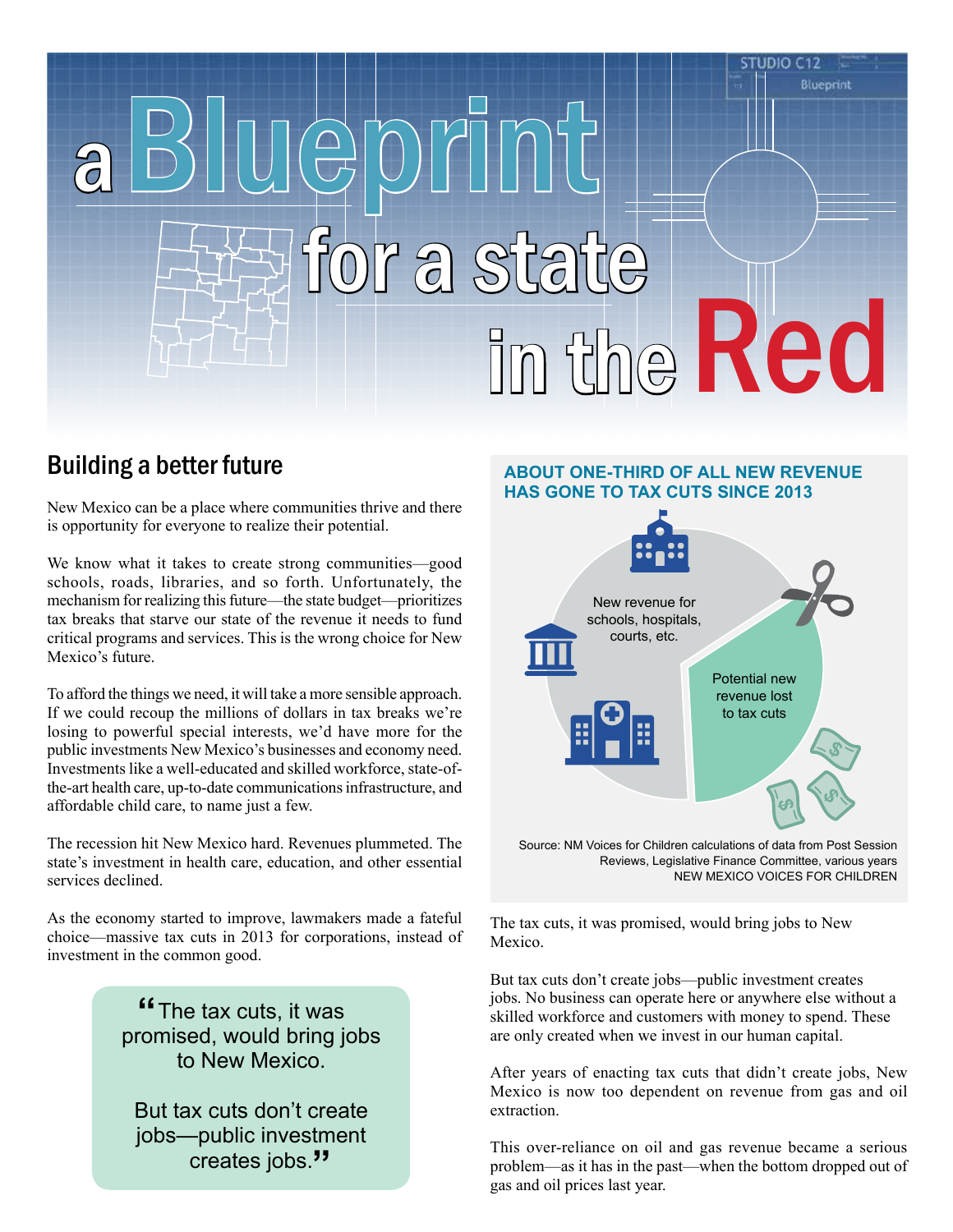# The real cost of tax cuts

These tax cuts have done so much damage that we ended up with a hole in our budget. That hole was only partly filled during the special session in October. We will still be short hundreds of millions of dollars for the current and next fiscal years when legislators meet in 2017. We have a choice: stick with ineffective tax cuts or raise enough money to make the investments we need to promote economic growth.

If we increased public investment in health care and education two areas where New Mexico needs to grow—we'd be able to have smaller class sizes in our schools, more working families could be helped with child care, we could reopen the schoolbased health centers that had to close, and we could lower college tuition to what it was before we made all the deep cuts to higher education funding.



# The path to a stronger economy

The path to a strong New Mexico begins with making smart investments. These investments will pay dividends for everyone well into the future, just as we're still benefitting from investments made many years ago—like our systems of roads and highways, our municipal airports, and our electric, water, and telecommunications networks. There are many common-sense ways to raise new revenue that could be used to educate our workforce, create jobs, and bolster our economy:

# • Freeze the 2013 corporate income tax cuts

The big corporate tax cut of 2013 phases in over 5 years and will cost the state \$70 million a year when fully phased-in. We could freeze the corporate tax rates where they are now and save millions for public investment.

Could raise \$70 million if repealed or \$20 million if frozen through FY20.

# • Freeze the tax break for manufacturers

At the same time the corporate income tax rate was cut, the formula for how manufacturers were taxed was changed so that companies like Intel could get away without paying any taxes. The phase-in could also be frozen so we don't continue to lose revenue.

Could raise \$45 million if repealed or \$10-\$15 million if frozen.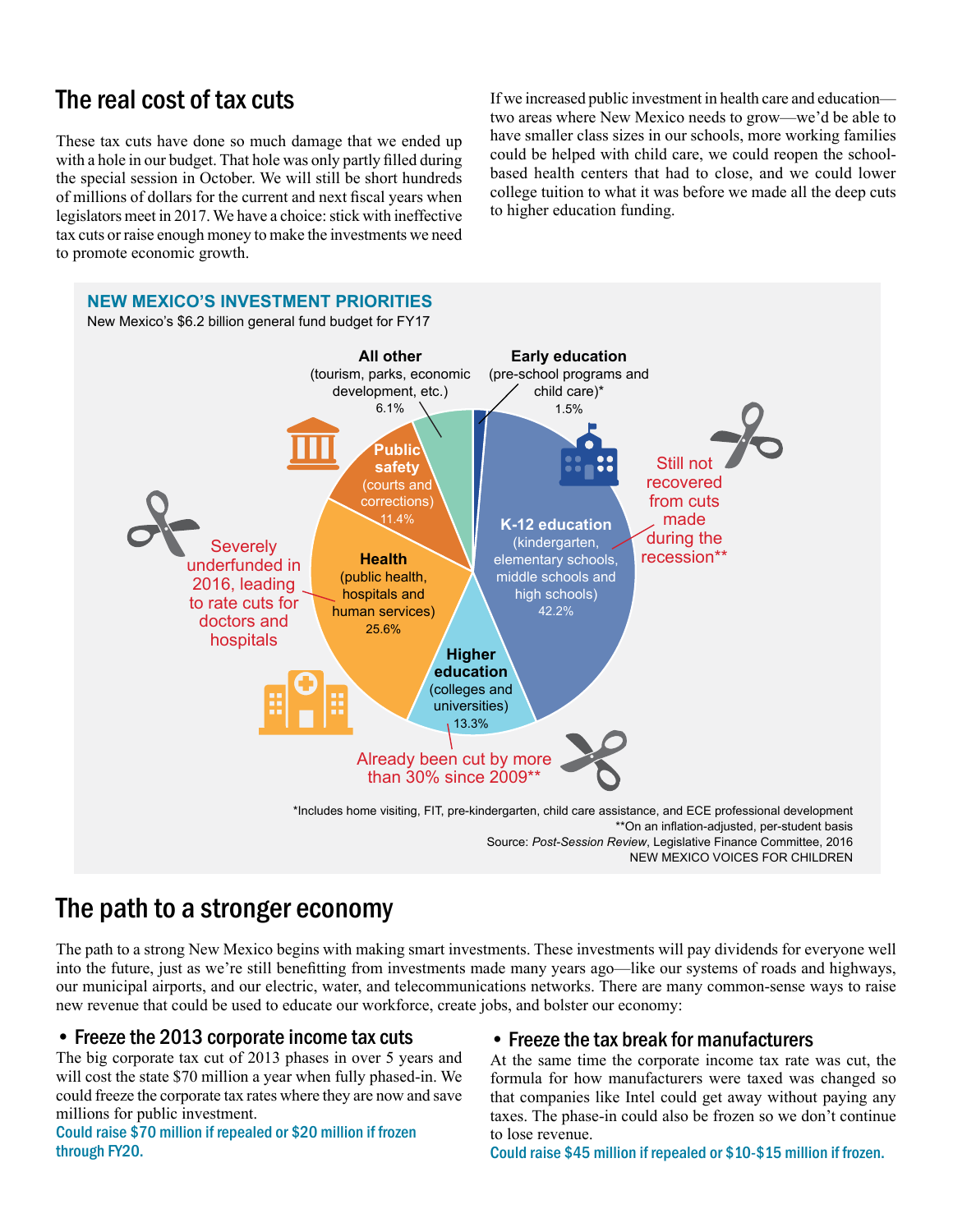# • Raise the personal income tax rate for those at the top

In 2003 New Mexico cut the personal income tax rate by nearly half for the wealthiest households. This made our income tax system essentially flat. Restoring the old rate would help turn our upside-down tax system right-side up and bring in muchneeded revenue. Today the wealthiest pay a smaller percentage of their income in state and local taxes than anyone else does. The 2003 rate cut made that worse. (See the graphic below for just how unfair our tax system is.)

A full repeal of the 2003 cuts would raise up to \$500 million.

#### • Curtail tax breaks for capital gains income

New Mexico taxes income from capital gains (the profits from sales of assets such as stocks or real estate) at a lower rate than it taxes the wages of working people. This break mainly helps the wealthiest—those making over \$200,000—while taking revenue away from much-needed public investment. It also helped make our tax system less fair.

Could raise \$34-\$36 million in FY18; \$44-\$48 million in FY19.

## • Repeal wasteful and ineffective tax breaks

There are hundreds of tax breaks that have been carved out of the GRT base over the years, many of which simply qualify as a handout to special interests. What's more, few of them have ever been evaluated for effectiveness. Repealing wasteful and ineffective tax breaks will allow lawmakers to put that money to work in our schools and communities where it will benefit everyone.

Could raise hundreds of millions.

# • Require all out-of-state corporations to pay income tax on their profits in New Mexico

New Mexico is one of the few states that still allows out-ofstate corporations to shift their New Mexico profits on paper to another state to avoid paying taxes here. We lose millions in revenue, and local businesses can't compete. A partial fix (called Mandatory Combined Reporting) was enacted in 2013, but it exempted many profitable corporations such as banks. Could raise \$25 million.

#### **New Mexico's state and local taxes fall most heavily on those with the lowest incomes**

State and local taxes paid by New Mexicans as a portion of their incomes (by quintile)



Source: *Who Pays?*, The Institute on Taxation and Economic Policy, 2015

Note: Table shows permanent law in New Mexico enacted through December 31, 2014 at 2012 income levels

NEW MEXICO VOICES FOR CHILDREN